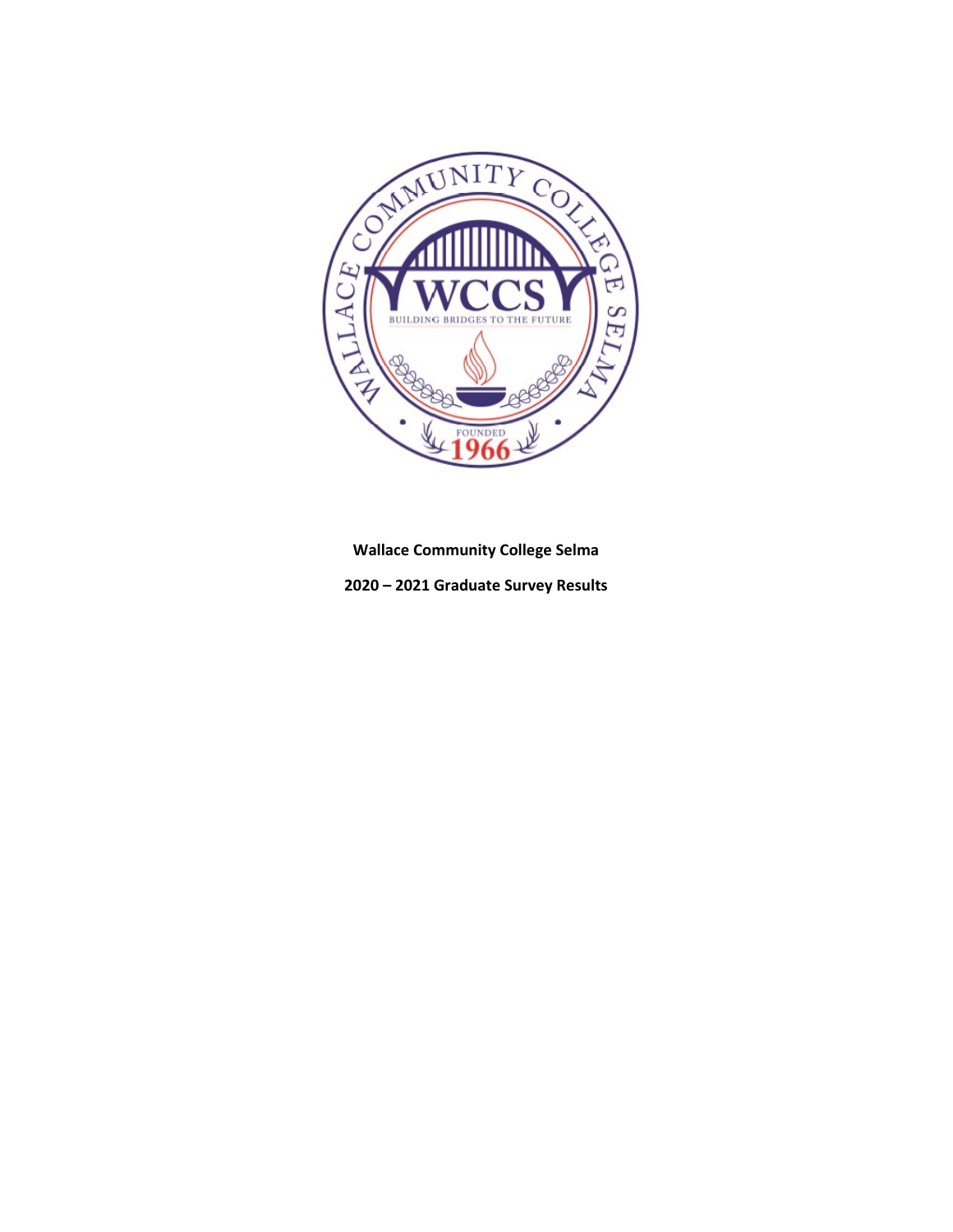# **Table of Contents**

| Satisfaction with Academic Services, College Services, Facilities, Registration, and |  |
|--------------------------------------------------------------------------------------|--|
|                                                                                      |  |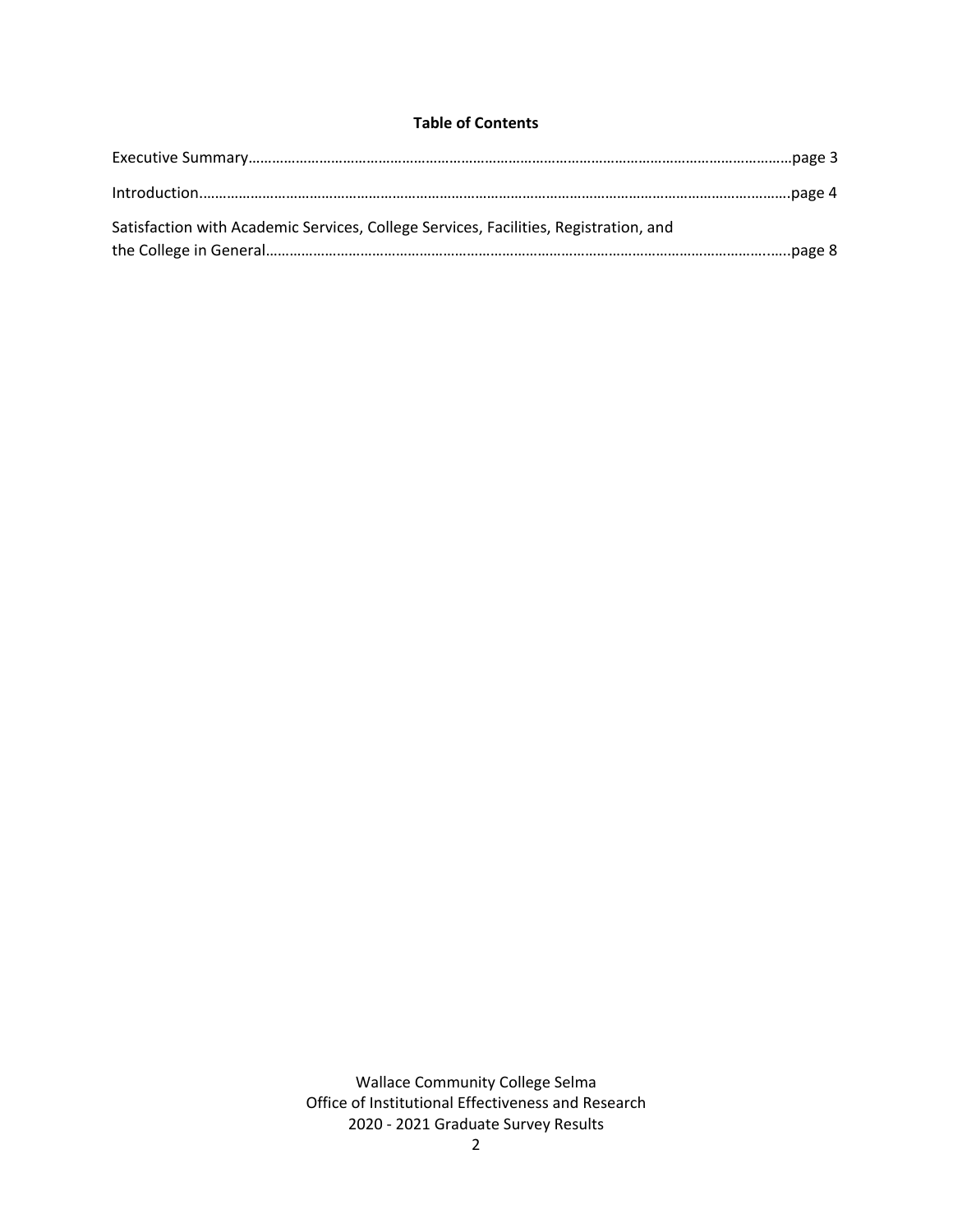#### **Executive Summary**

Students receiving a credential from Wallace Community College Selma (WCCS) were asked to respond to a survey upon graduation. In the 2020-2021 academic year (Fall, Spring, and Summer semesters), 86 students responded to the survey. Nine students (10.47%) anticipated graduating in Fall 2020, 60 students (69.77%) anticipated graduating in Spring 2021, and 17 students (19.77%) anticipated graduating in Summer 2021. Of the respondents, 37.21% received a certificate, 34.88% received an Associate in Science, 23.26% received an Associate in Applied Science, and 2.33% received an Associate in Arts.

In the year after graduation, 25.58% are planning being employed full-time, 40.70% are planning on transferring to a four-year college or university, and 30.23% are planning on to pursue full-time employment and a higher degree at the same time.

Students were most satisfied with the testing system, the appearance of the grounds, and the college in general. Students were most dissatisfied with the out of class availability of instructors, the attitude of instructors towards students, and the Student Center.

A majority (88.37%) of the respondents indicated that their overall impression of the quality of education at WCCS was good or excellent and 70.93% would choose to attend WCCS again.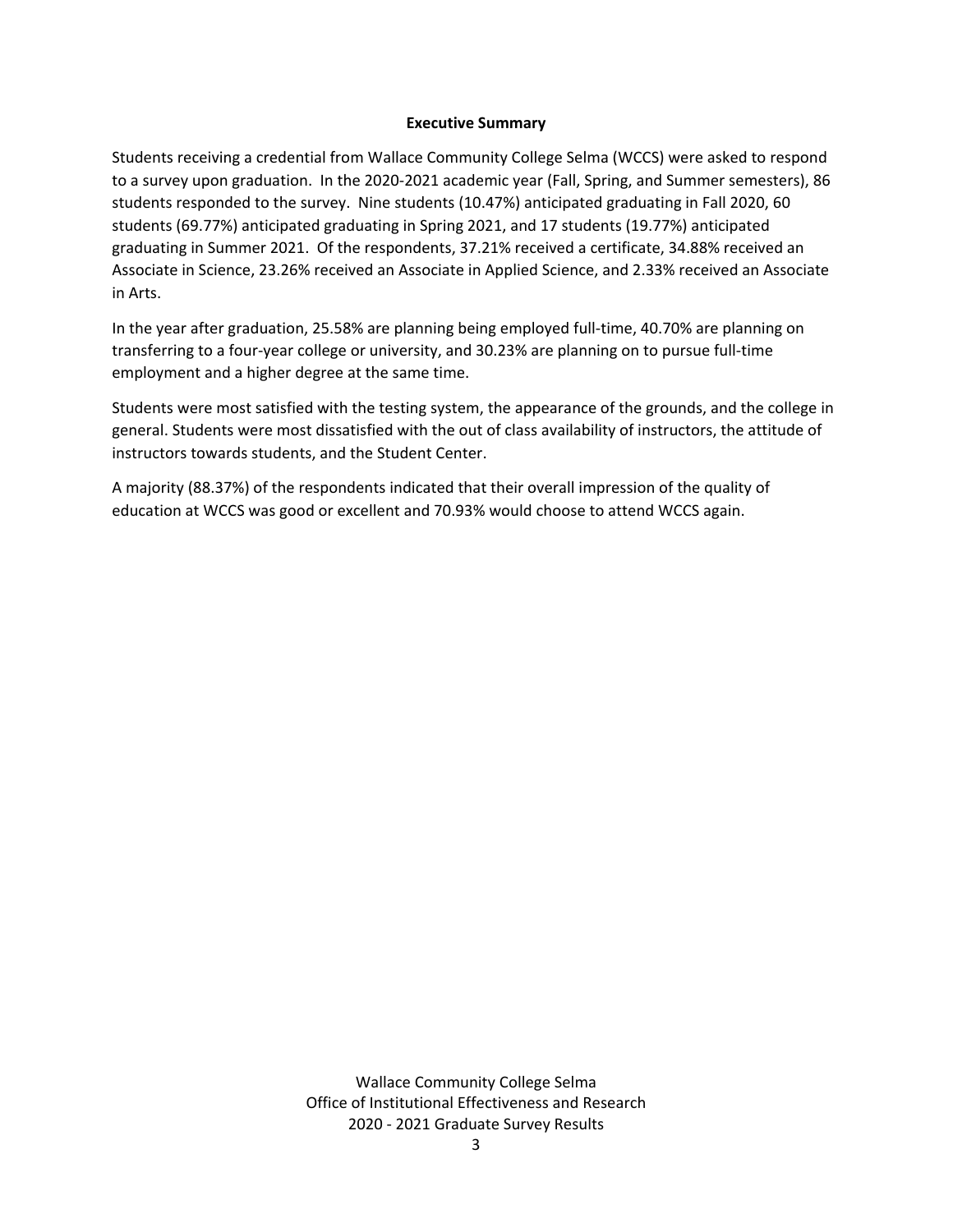### **Introduction**

Graduating students for Fall 2020, Spring 2021, and Summer 2021 semesters were asked about their experiences at WCCS and their post-graduation plans. Students were asked to indicate the semester of graduation, their plans for the coming year, which academic credential they received, their overall impression of the quality of education at WCCS, and if they would choose WCCS if they could start college over.





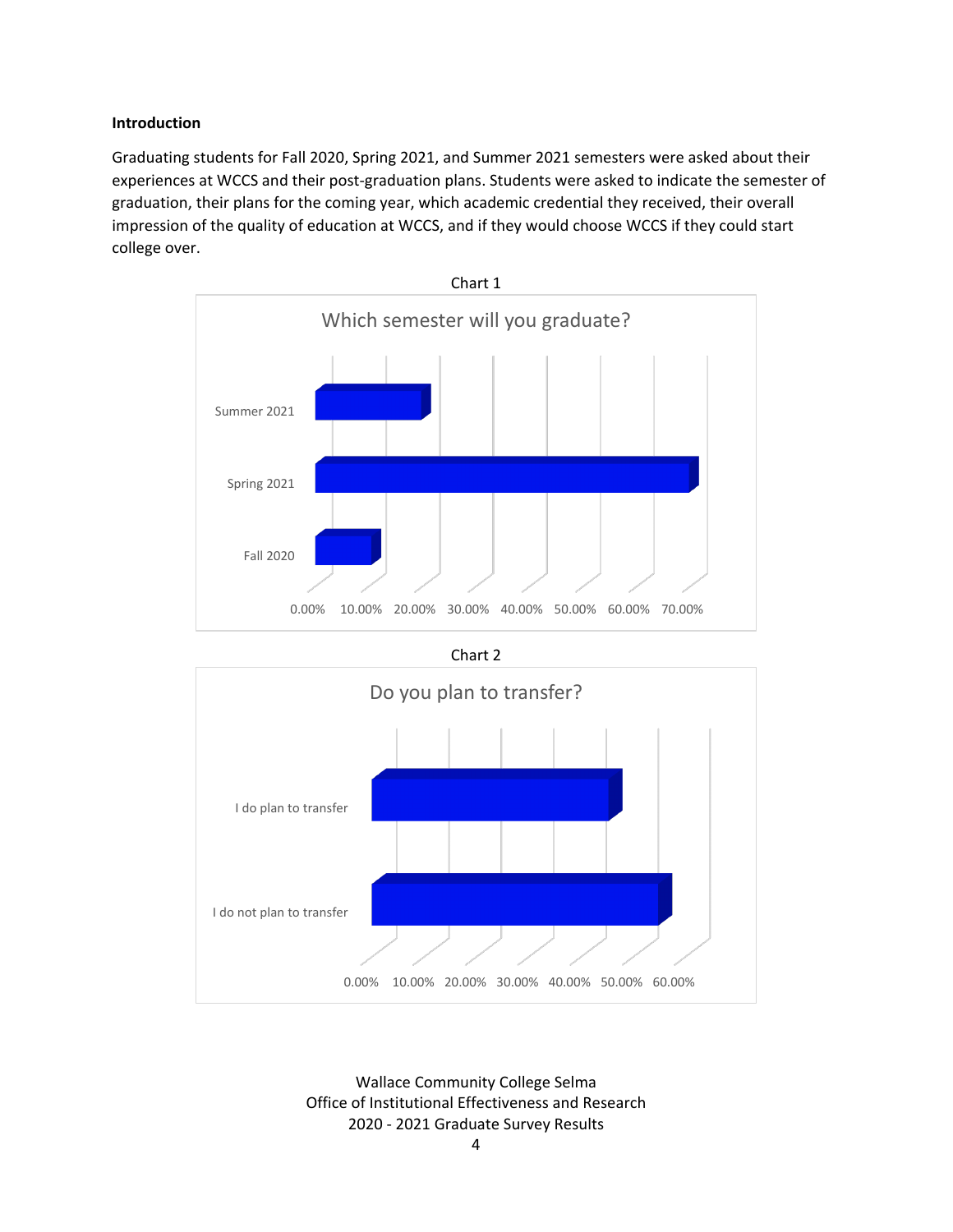



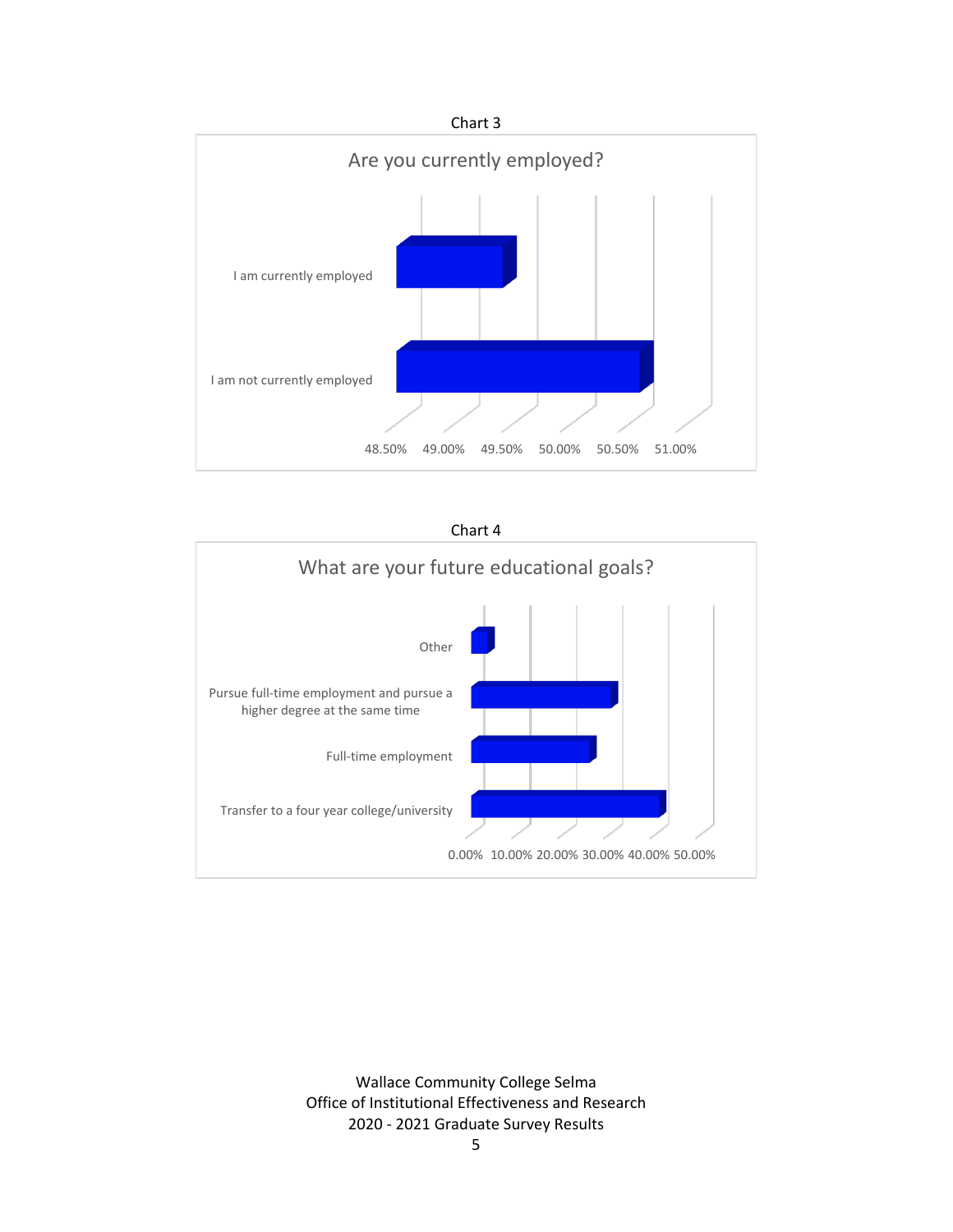

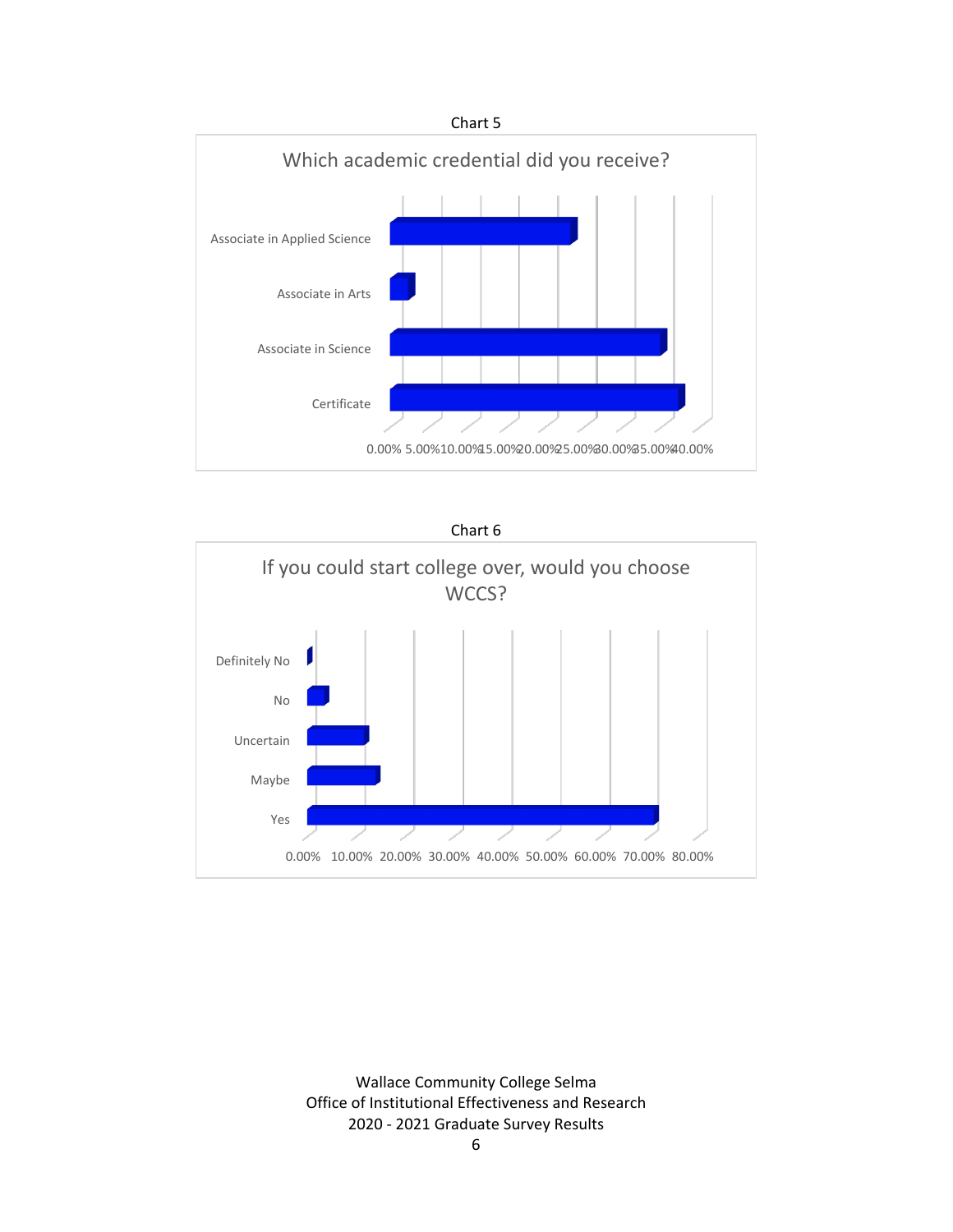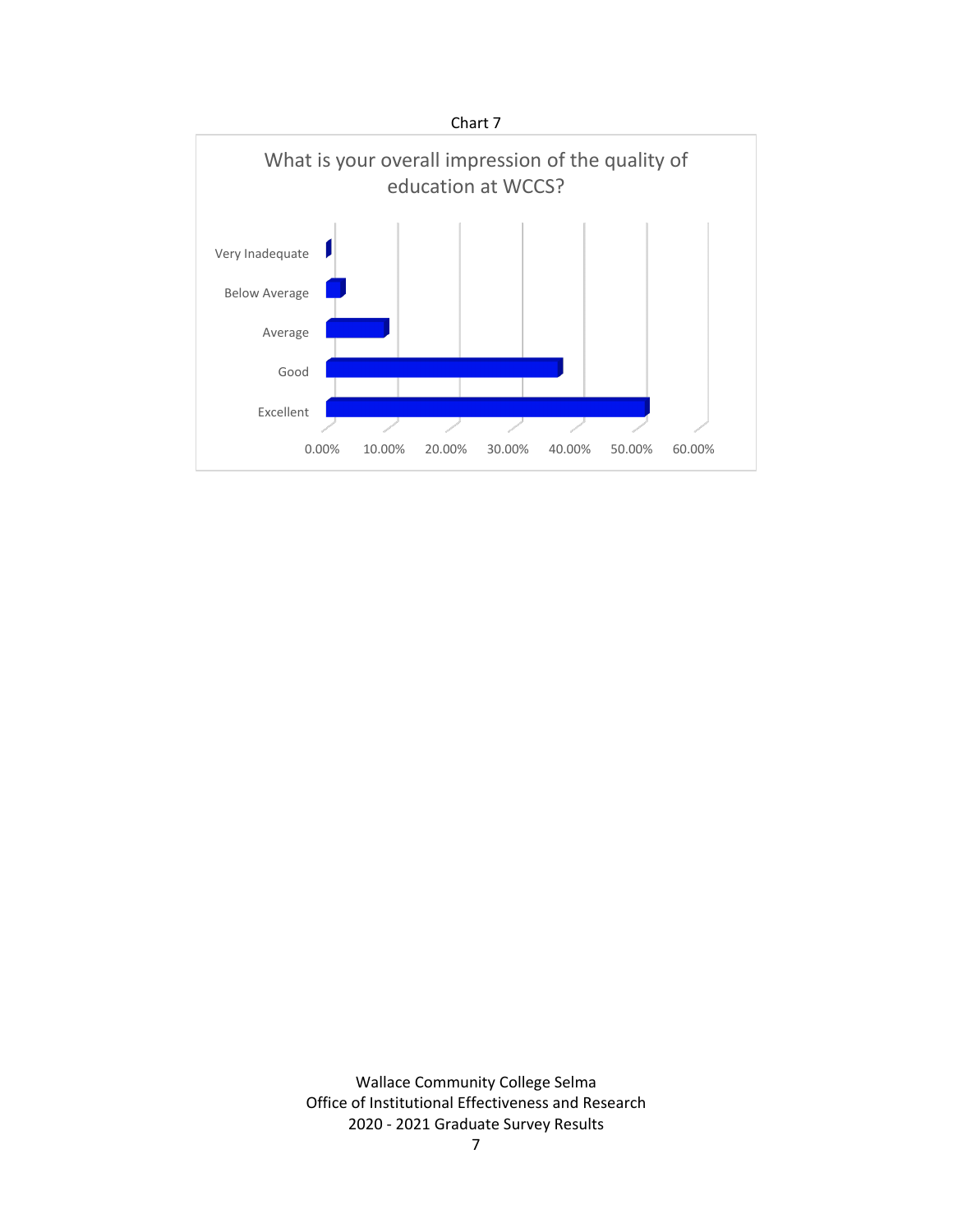# **Satisfaction with Academic Services, College Services, Facilities, Registration, and the College in General**

Graduating students were also asked to rate their satisfaction with academic services, college services, facilities, registration, and the college in general. Students were most satisfied with the testing system, the appearance of the grounds, and the college in general. Students were most dissatisfied with the out of class availability of instructors, the attitude of instructors towards students, and the Student Center.

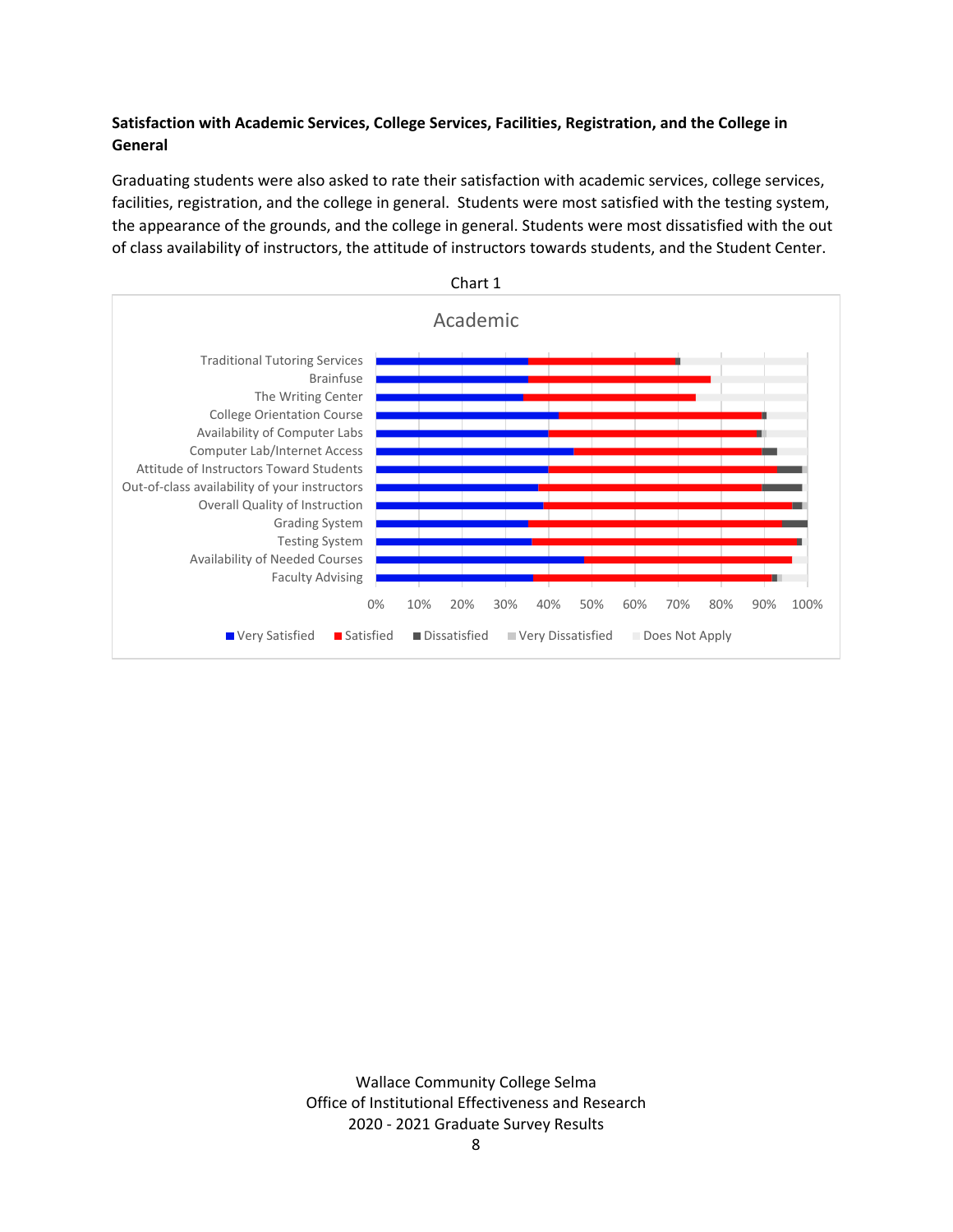

*<sup>\*</sup>includes a high number of students that responded "Does Not Apply"*



Chart 3

*\*includes a high number of students that responded "Does Not Apply"*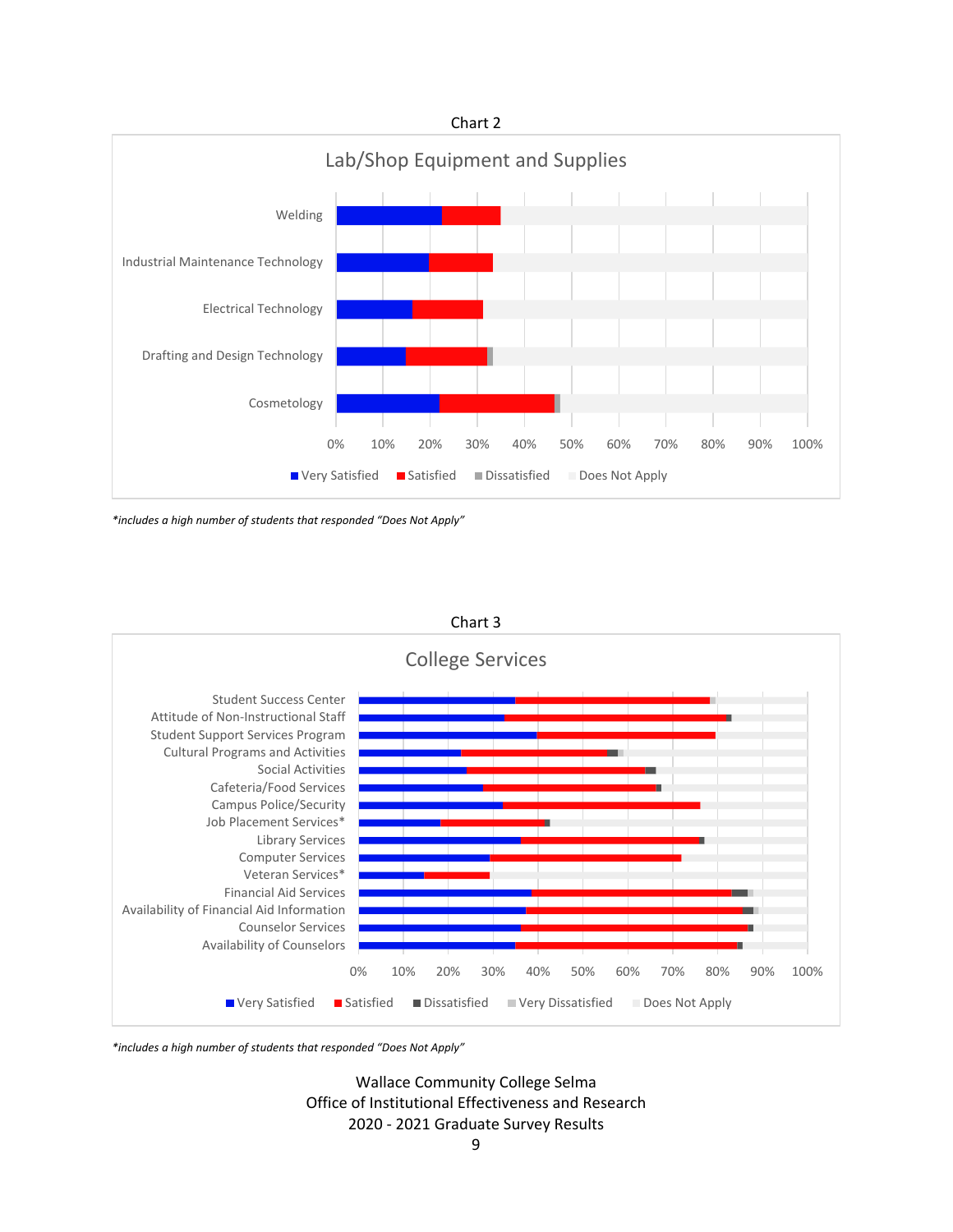

*\*includes a high number of students that responded "Does Not Apply"*



Chart 5